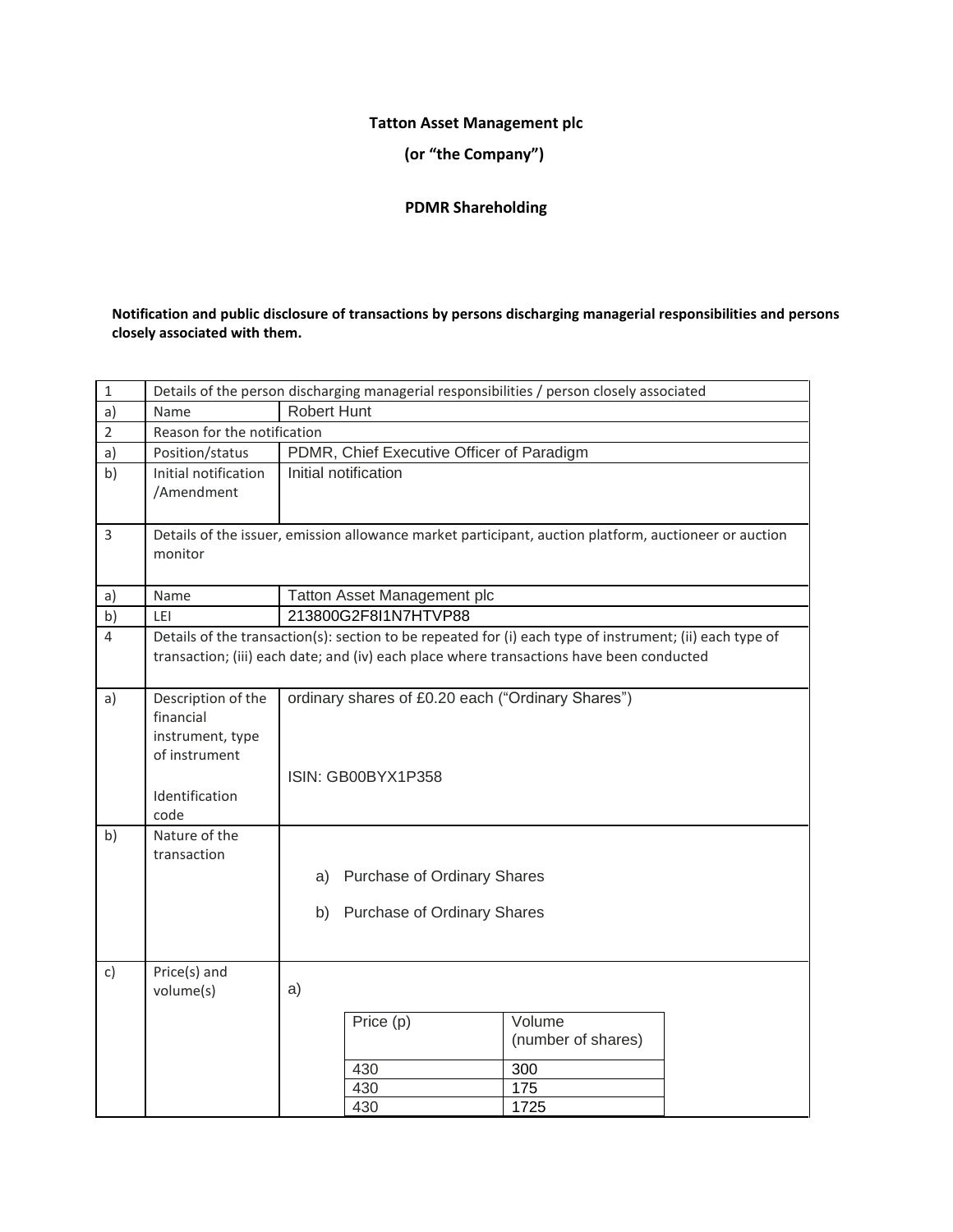|    |                                                     | b)       | 430<br>430<br>430<br>430<br>Price (p)<br>435<br>435<br>435<br>435<br>435<br>435<br>435<br>430<br>430<br>430<br>430<br>430<br>430<br>430<br>430 | 1000<br>1200<br>$\overline{\mathbf{4}}$<br>$\overline{37}$<br>Volume<br>(number of shares)<br>2000<br>190<br>1810<br>69<br>69<br>69<br>69<br>116<br>33<br>104<br>51<br>60<br>$\sqrt{5}$<br>$\overline{2}$<br>12 |  |  |
|----|-----------------------------------------------------|----------|------------------------------------------------------------------------------------------------------------------------------------------------|-----------------------------------------------------------------------------------------------------------------------------------------------------------------------------------------------------------------|--|--|
| d) | Aggregated<br>information<br>- Aggregated<br>volume | a)       | Total volume: 4,441<br>Ave. price: 430p<br>b) Total volume: 4,659<br>Ave. price: 434.6p                                                        |                                                                                                                                                                                                                 |  |  |
| e) | - Price<br>Date of the                              | a)       | 29 April 2022                                                                                                                                  |                                                                                                                                                                                                                 |  |  |
|    | transaction                                         | b)       | 03 May 2022                                                                                                                                    |                                                                                                                                                                                                                 |  |  |
| f) | Place of the<br>transaction                         | a)<br>b) | London stock Exchange, AIM<br>London stock Exchange, AIM                                                                                       |                                                                                                                                                                                                                 |  |  |

### **For further information please contact:**

#### **Tatton Asset Management PLC**

Paul Hogarth (Chief Executive Officer) Paul Edwards (Chief Financial Officer) Lothar Mentel (Chief Investment Officer)